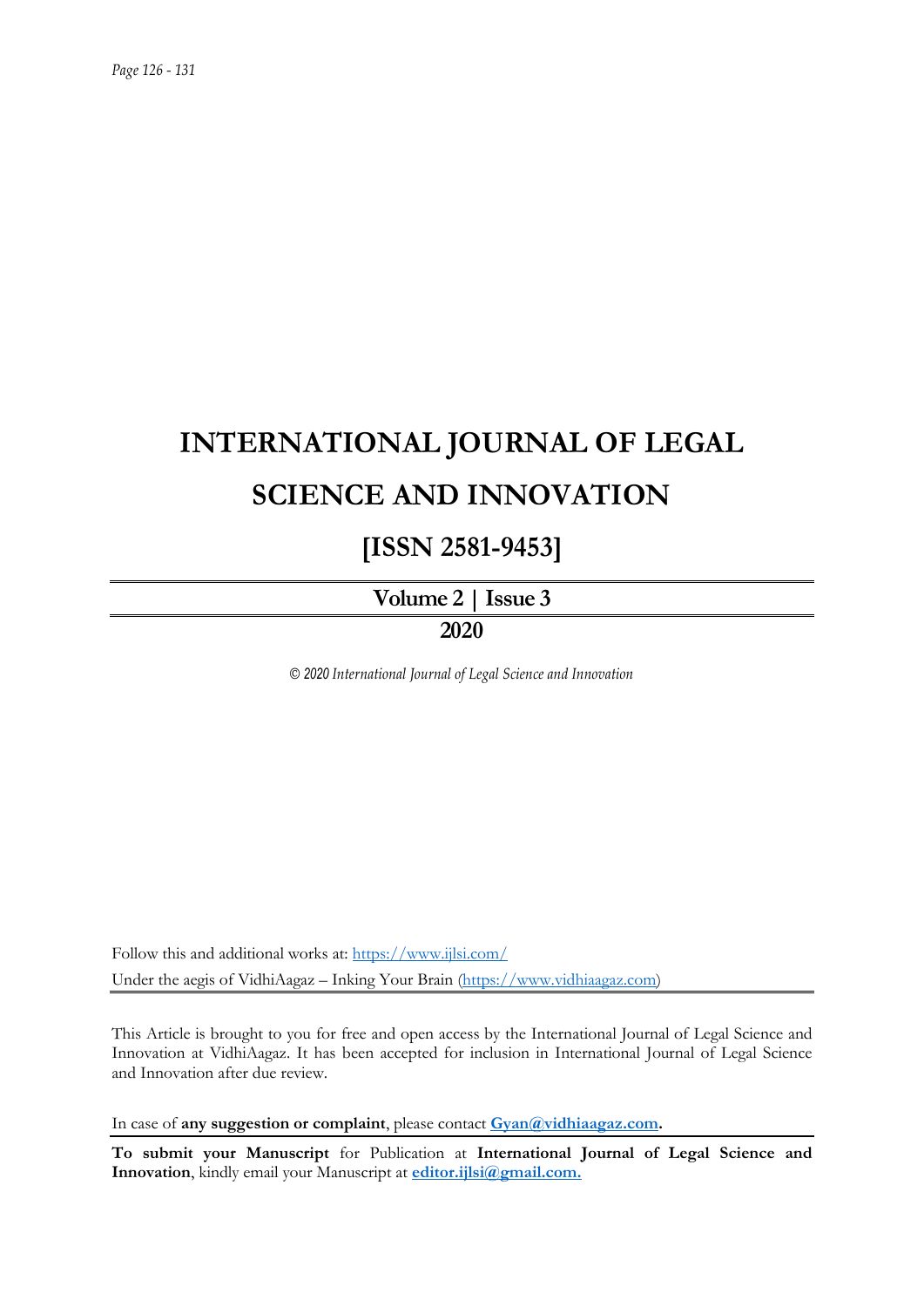## **Do Men have Reproductive Rights**

#### **R. PREETHI RANI<sup>1</sup>**

#### **ABSTRACT**

*The three laws that are aimed at empowering the women's right to reproduction are the Assisted Reproductive Technology Regulation Bill, 2020, the Surrogacy (Regulation) Bill, 2020 and the Medical Termination of Pregnancy Amendment Bill, 2020 . The reproductive rights of women are already well established by the Hon'ble Supreme Court while deciding several cases. But what about the reproductive rights of men? In this backdrop, this article analyses a peculiar case that is pending before the Aurangabad Bench of Bombay High Court. This case involves the confliction of rights between husband and wife regarding reproduction. As their relationship was estranged, they no longer live together. So, the wife desires to have a baby by In Virto Fertilization (IVF) using her husband's sperm but her husband refuses to accord for donating his sperm for the IVF process as he has already applied for divorce from his wife.*

### **I. THE THREE LAWS SOUGHT TO PROTECT THE REPRODUCTIVE RIGHTS OF WOMEN IN INDIA**

#### **(A)The Assisted Reproductive Technology Regulation Bill, 2020<sup>2</sup>**

The Assisted Reproductive Technology (ART) services have gained immense popularity in India in the last few years. Fertility centres have grown drastically in the country. This technology has assured new promise for couples who cannot bear children. But there are no laws until today to regulate ART. The Assisted Reproductive Technology Regulation Bill aims to regulate and supervise the ART clinics and the assisted reproductive technology banks, prevention of misuse, safe and ethical practice of assisted reproductive technology services and for matters connected therewith or incidental thereto. Among the various ART services, IVF is the most popular one. In Virto Fertilization is a medical procedure where an egg is fertilized by sperm in a test tube or elsewhere outside the womb and after fertilization, the embryo is implanted into the uterus of a woman. Then the baby grows inside the mother's womb like a natural pregnancy. Almost all fertility centres in India provide this service. But it is also prone to unethical practices like using sperm from another man other than that of

-

<sup>&</sup>lt;sup>1</sup> Author is a Student at Government Law College, Tirunelveli, India.

<sup>2</sup> http://164.100.47.4/BillsTexts/LSBillTexts/Asintroduced/97\_2020\_LS\_Eng.pdf

<sup>© 2020.</sup> International Journal of Legal Science and Innovation [ISSN 2581-9453]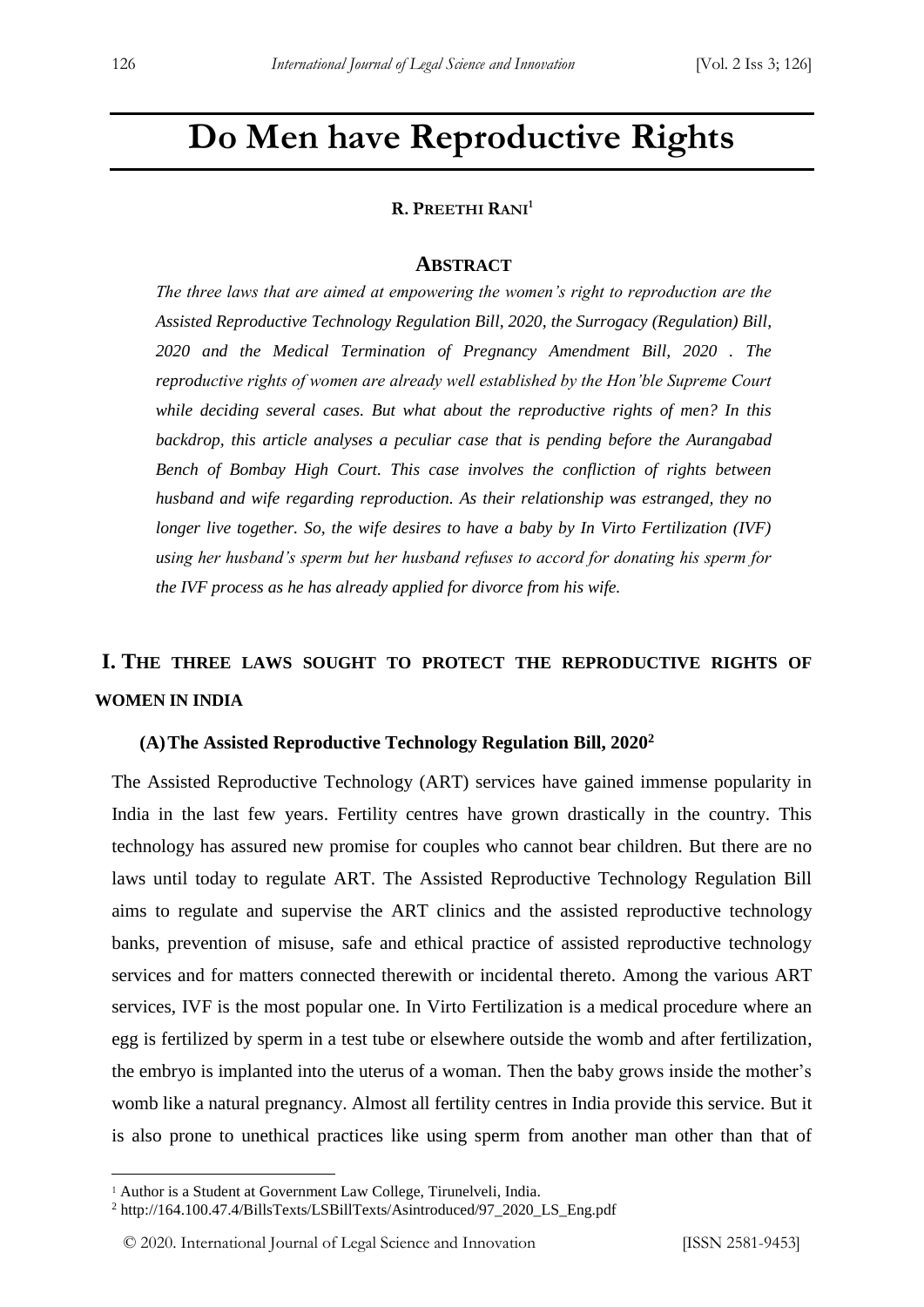husband's sperm to fertilize the egg without the consent of the couple etc. Hence, regulation of this service is highly essential.

#### **(B)The Surrogacy (Regulation) Bill, 2020<sup>3</sup>**

This Bill was pending to be passed in the Indian Parliament for quite a long time. Surrogacy process involves a Surrogate (woman) giving birth to a baby when a woman cannot conceive and give birth to a baby herself. This has empowered the reproductive right of women (couples) by allowing her (them) to have her biological baby except that the baby is from the womb of another woman. Surrogacy in India and Indian surrogates became increasingly popular among couples in industrialised nations because of the relatively low costs and easy access offered by the Indian surrogacy agencies.<sup>4</sup> Many people from different countries visit India to have a baby by surrogacy process. Usually, it is poor women who are targeted to be surrogates. As they would get the job done at a low price. This was going out of hand and hence, with the approval of the National Guidelines for the Accreditation, Supervision and Regulation of ART clinics in India, 2002 the government banned commercial surrogacy and surrogacy for foreign homosexual couples and single parents.

#### **(C)The Medical Termination of Pregnancy Amendment Bill, 2020<sup>5</sup>**

The Medical Termination of Pregnancy Amendment Bill, 2020 seeks to bring changes to the Medical Termination of Pregnancy Act, 1971. This act deals with the termination of certain pregnancies by registered medical practitioners if the pregnancy involves a risk to the life of the pregnant woman or if the pregnancy can cause grave physical or mental health (unwanted pregnancy by rape) or if the child would suffer from a serious mental or physical abnormality. The 1971 Act had fixed a maximum period of 20 weeks within which period only a woman is legally allowed to terminate her pregnancy. So, many women had to approach courts if they want to terminate their pregnancies. This added agonies to women especially when the pregnancy is caused by rape or unwanted pregnancies. The Amendment Bill, 2020 increased that maximum period of 20 weeks to 24 weeks, thereby women are allowed to terminate their pregnancies without having to approach Courts to permit them to do so even though they have valid reasons for the termination of their pregnancy.

#### **II. BRIEF HISTORY OF KGP VS. PKP**

<u>.</u>

The Appellant (Husband) filed a petition for divorce on grounds of cruelty from his wife in

<sup>3</sup> http://164.100.47.5/committee\_web/BillFile/Bill/70/137/156-C%20of%202019\_2019\_12\_12.pdf

<sup>4</sup> https://www.thelancet.com/pdfs/journals/lancet/PIIS0140-6736(12)61933-3.pdf

<sup>5</sup> http://164.100.47.4/BillsTexts/LSBillTexts/Asintroduced/55\_2020\_LS\_Eng.pdf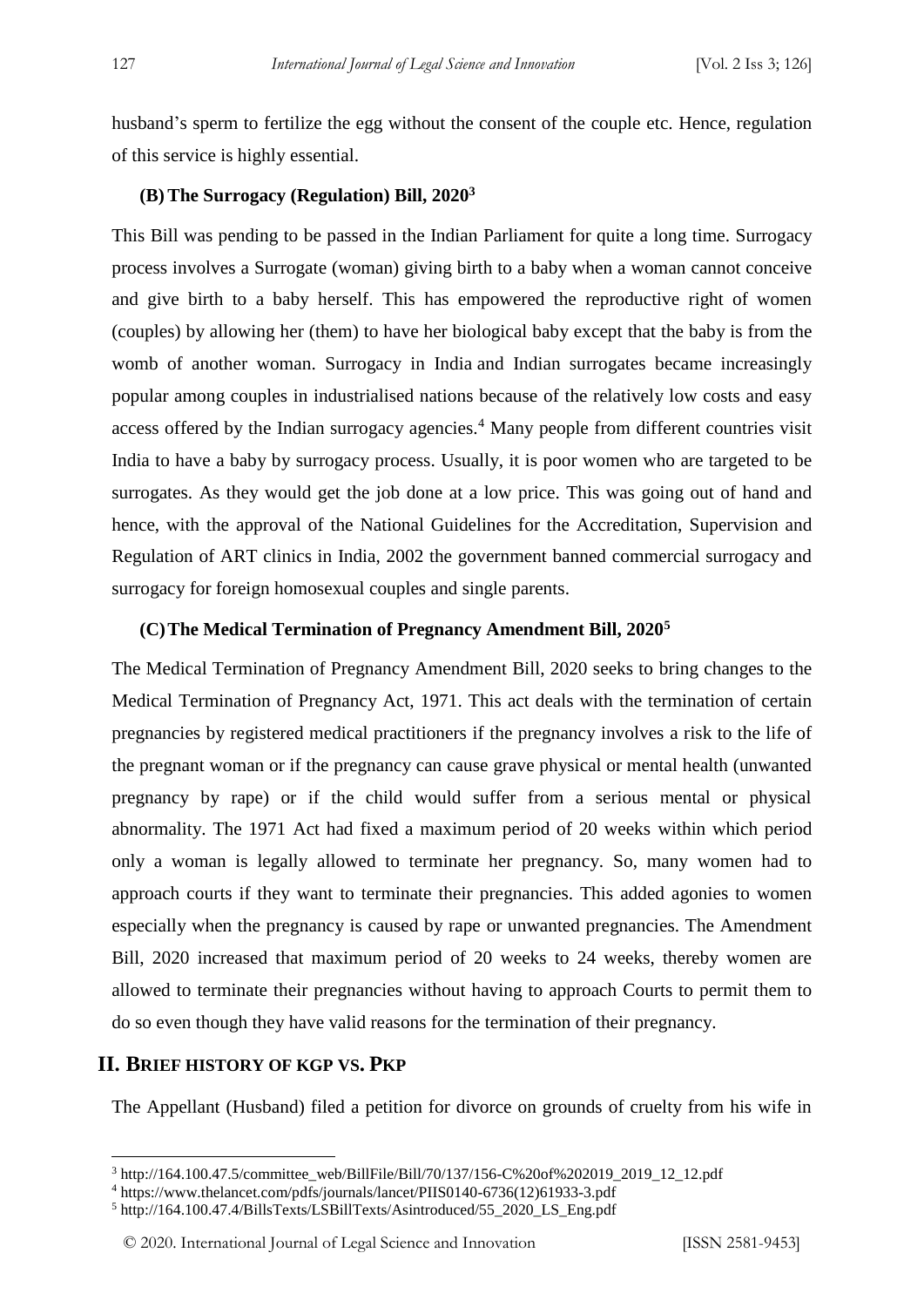the year 2016 before the Aurangabad Family Court. Both the husband and the wife accuse each other of cruelty. Both of them are Doctors. While the case was pending, the wife filed a petition desiring to have a second child (the couple already have a son who was then 6 years old) through IVF as their relationship was estranged. The Respondent (Wife) also stated in her petition that she will not demand maintenance for that second child and also mentioned that she wanted a companion for her son and now that she was already 35 years old, she needs to have the second child as soon as possible as her strength may decrease as days pass by. The Family Court, Aurangabad ordered the Respondent to undergo the IVF procedure, thereby decided the case in favour of wife to have a baby.

The Appellant then approached the Aurangabad Bench of Bombay High Court to quash the order of the Family Court. The High Court allowed the petition on the ground that order was not sound as it did not speak anything about the rights of the future baby (if at all the baby were to be born) and the case is now pending. It is also important to note here that the husband does not stop her from having a second baby but he was just not willing to donate the sperm for the IVF process.

### **III. ANALYSING THE REPRODUCTIVE RIGHTS OF MEN IN THE LIGHT OF THIS CASE – KGP VS. PKP**

This analysation is an attempt to figure out the reproductive rights of men and to show why the case needs to be decided in favour of the husband.

1.) Given the facts of the case, it could be seen that both the husband and the wife are fighting over each other's right to reproduction. The wife seeks to exercise her right to reproduction by desiring to have a second child through her lawfully wedded husband. While the husband refuses to donate the sperm for IVF. This case needs to be decided cautiously as it does not just involve the rights of two individuals but it is also about the right of the boy (first child) and the second child if the child were to be born.

2.) Our Constitution does not promote discrimination of one gender over the other.<sup>6</sup> It is well established that women have control over their body. She has the right to procreate or to refuse to participate in sexual act.<sup>7</sup> But what about men? Is it something that needs to be established or something that was already established? Given that women have the Right to reproduction and control over her body, so should men. But if the husband is forced to donate sperm for the wife to have a second child, then it will be forcing the husband to submit to the

<u>.</u>

<sup>6</sup> Article 14, 15, 16 of Indian Constitution, 1950

<sup>7</sup> Suchitra Srivastava vs Chandigarh Administration (AIR 2010 SC 2)

<sup>© 2020.</sup> International Journal of Legal Science and Innovation [ISSN 2581-9453]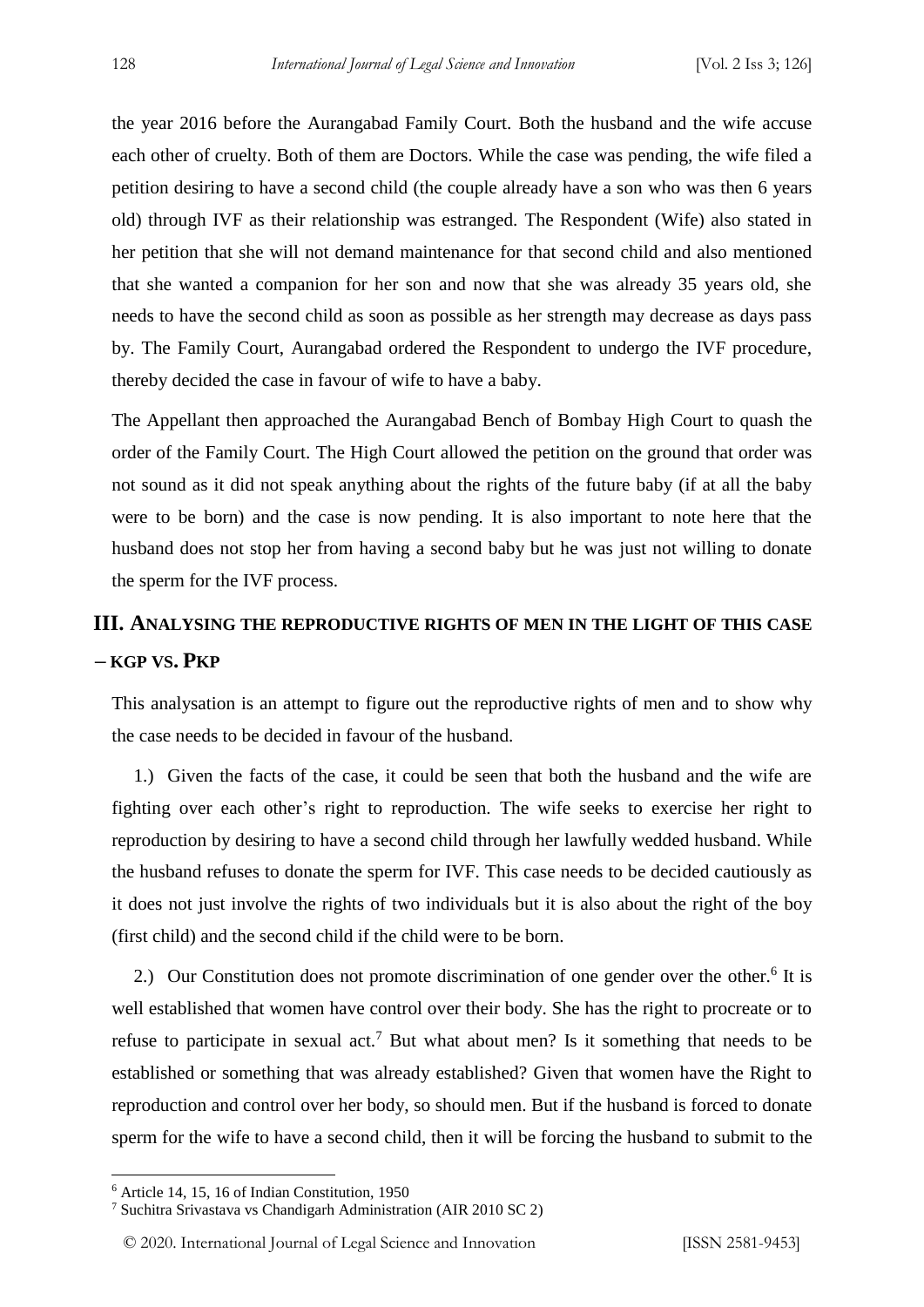wishes of his wife which is equivalent to forcing him to have sexual intercourse with wife without his consent. That would be a clear infringement of the husband's reproductive rights. Just how women cannot be subjected to the whims and fancies of men, men should not also be subjected to whims and fancies of women. Only then, there will be gender equality.

3.) Now that both the husband and the wife have the right to reproduction, the question that needs to be decided here is, who's right overweighs whose right in the light of the facts of this case?

4.) If the court would decide the case in favour of the wife, i.e., if the husband was ordered to donate his sperm for the IVF then it would be an infringement of the husband's reproductive rights. On the other hand, if the case were to be decided in favour of the husband, i.e., if the wife was denied to conceive, then it would amount to infringement of her right to procreate. But this infringement will not be an absolute denial of the right to reproduction of the wife as she has the opportunity to conceive if she decides to remarry in the future. It shall not be misunderstood here that the wife may be guided to have a child by solemnising another marriage. The point that is emphasised here is that the wife's right to procreate is not absolutely denied as she has another chance and more so her husband does not stop her from exercising her right to reproduction. In this context, the wife's right to reproduction is not put to an end just because her husband refused to donate sperm for the second child. Furthermore, the wife already has the custody of the first child.

5.) The wife also stated that she will not demand maintenance for the second child, which means she will have to bear all the responsibilities of raising the second child with not even financial support from her husband. No wonder single parents do their best in taking care of their children, but the fact that the children will still be deprived of the love and support that comes from the other parent can't be rebutted. The first child is already undergoing that, now bringing another child to the world to suffer the same will be inhumane. Just how adults have right to marry and find a family<sup>8</sup>, children also have the right to family, a family where both the child's mother and father live together and provide love and support to the child. The right of the child also needs to be respected here.

6.) A 3-judges-bench of Supreme Court in Javed Vs. High Court of Haryana<sup>9</sup>, emphasized the National Population Policy and the need to popularise family planning programme in India. They are for economic development and social justice including family

<u>.</u>

© 2020. International Journal of Legal Science and Innovation [ISSN 2581-9453]

<sup>8</sup> Article 16 of Universal Declaration of Human Rights, 1948 and Article 23 of International Covenant on Civil and Political Rights, 1966.

<sup>9</sup> AIR 2003 SC 3057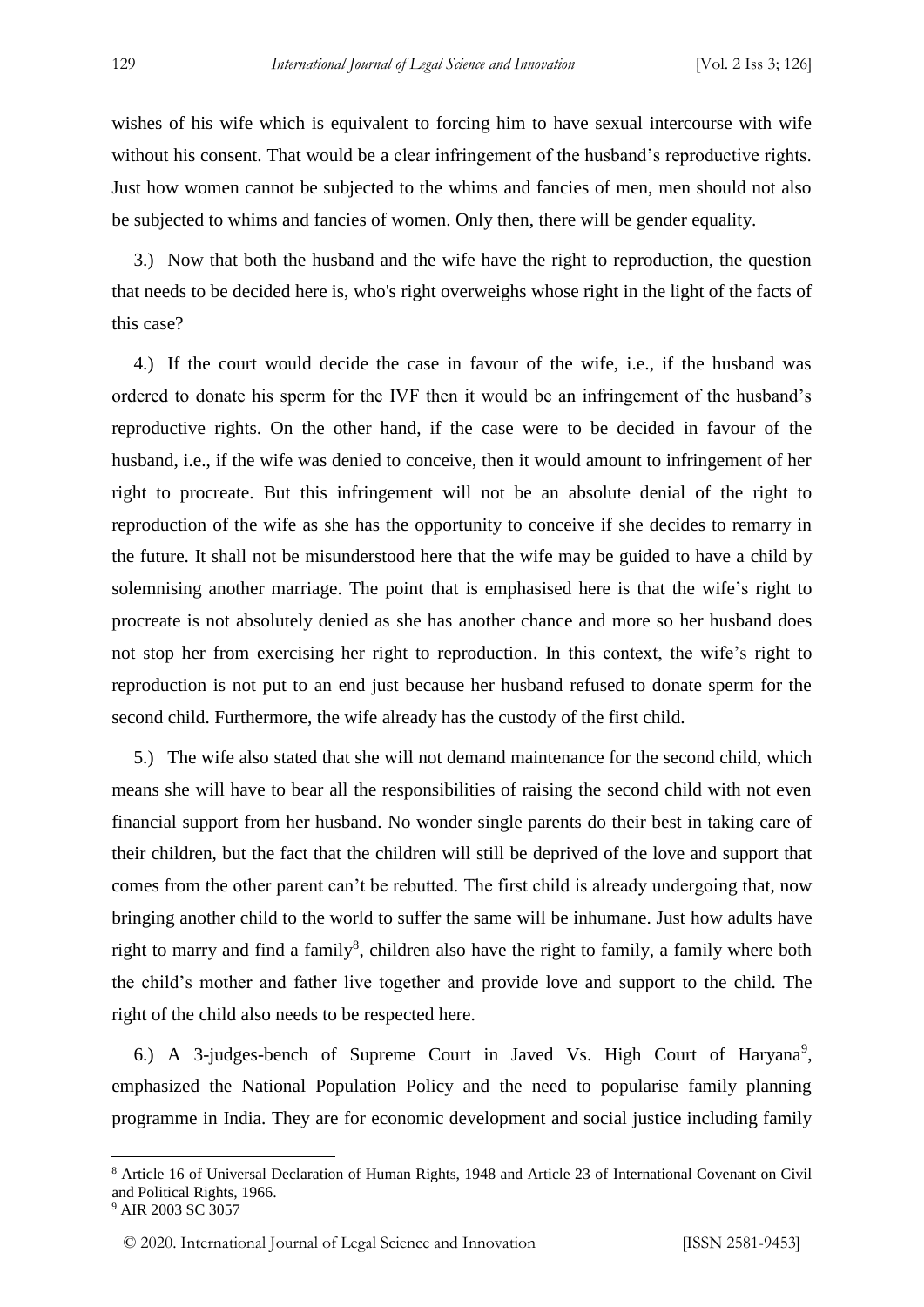welfare and women and child development. It needs no mention that, India ranks  $2<sup>nd</sup>$  in the world in terms of population next to China. That is the reason why the government stresses on family planning. Taking this and the present case into consideration, it will be wise to decide the case in favour of the husband. The wife is not going to be prejudiced and left aloof as she already has a child in her custody. Moreover, her grounds for asking second child is merely imaginary.

7.) To tell more, if all she wants is a support to herself and her first child, she can even go for adoption. She being a well-educated and an independent woman may consider adoption as the best choice. Central Adoption Resource Authority (CARA) that was set up in 1990 is an autonomous and statutory body functioning under the Ministry of Women and Child Development in the Government of India. It functions as a nodal body for the adoption of Indian children. CARA is designated as the Central Authority to deal with inter-country adoptions in accordance with the provisions of the 1993 [Hague Convention on Inter-country](https://en.wikipedia.org/wiki/Hague_Adoption_Convention)  [Adoption,](https://en.wikipedia.org/wiki/Hague_Adoption_Convention) ratified by the Government of India in  $2003$ .<sup>10</sup> CARA primarily deals with the adoption of orphaned, abandoned and surrendered children through its associated and recognised adoption agencies.

#### **IV. CONCLUSION AND SUGGESTION**

Too often we are busy establishing different rights of woman that we forget to realise that men too have these rights. In the name of anti-discrimination, one gender should not be discriminated over the other. Yes, women are vulnerable and are prone to abuse by men. But that should not be used as a tool to discriminate or control men. Many laws are framed by the government and many old laws are amended now and then to ensure that women are protected. Speaking of women, children are also most vulnerable in society. If children with both parents are vulnerable, think about the children who are abandoned, neglected, orphaned. The government while it is promoting family planning must also promote the importance of adoption. Family is not defined by genes, but it is built and maintained by love. A person adopting a child may not change the world but it does change the world of the child. In India, couples who cannot bear their biological children are still being looked with disdain. Indians praise motherhood but if a woman cannot conceive and bear her child, she is wounded with words and shunned in society. We must understand that "motherhood is a part of womanhood and not the definition of womanhood". A couple deciding to adopt a child is more to be praised than the couple who bears their biological child. The act of adoption

-

<sup>10</sup> http://pib.nic.in/newsite/PrintRelease.aspx?relid=94192

<sup>© 2020.</sup> International Journal of Legal Science and Innovation [ISSN 2581-9453]